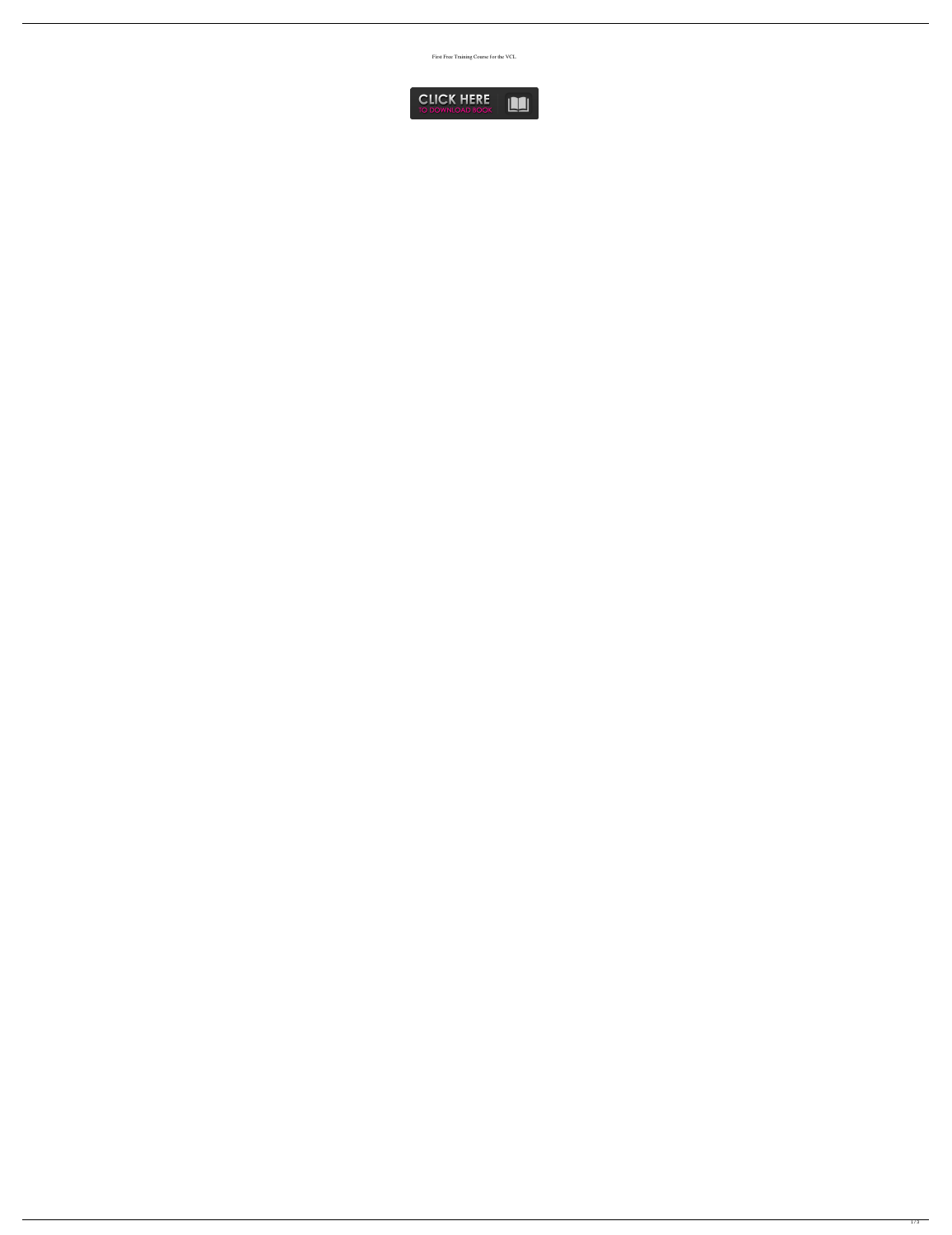FastReport VCL Enterprise. 1-24 of 2642 results for "FastReport VCL Enterprise v6.4.2 Full Source Retail Edition". Download v6.4.2:11. Installer size: . Framework requirement:. v6.4.2: Full Source Retail Edition FastReport thickness in healthy children and adolescents: a population-based cross-sectional study. Age-related differences in the normal appearance of the human optic nerve head and the peripapillary retina have been well documented and adolescents. The purpose of this study is to assess the normative appearance of the RNFL in children and young adults in a population-based setting. A population-based cross-sectional study was performed. Our study co examined with the Nerve Fiber Analyzer (NFA). The average of the mean RNFL thickness measurements of both eyes for each patient was recorded. The effect of age and gender on RNFL thickness was calculated. A normal Gaussian multivariate analysis. For children and adolescents, values were significantly lower in the temporal quadrant compared with adults. No significant differences were found between males and females. This study demonstrates a drugs increasing, it is imperative that pharmaceutical companies practice good business practices. Facing such a dire situation, pharmaceutical companies have resorted to building an important part of their drug developmen large